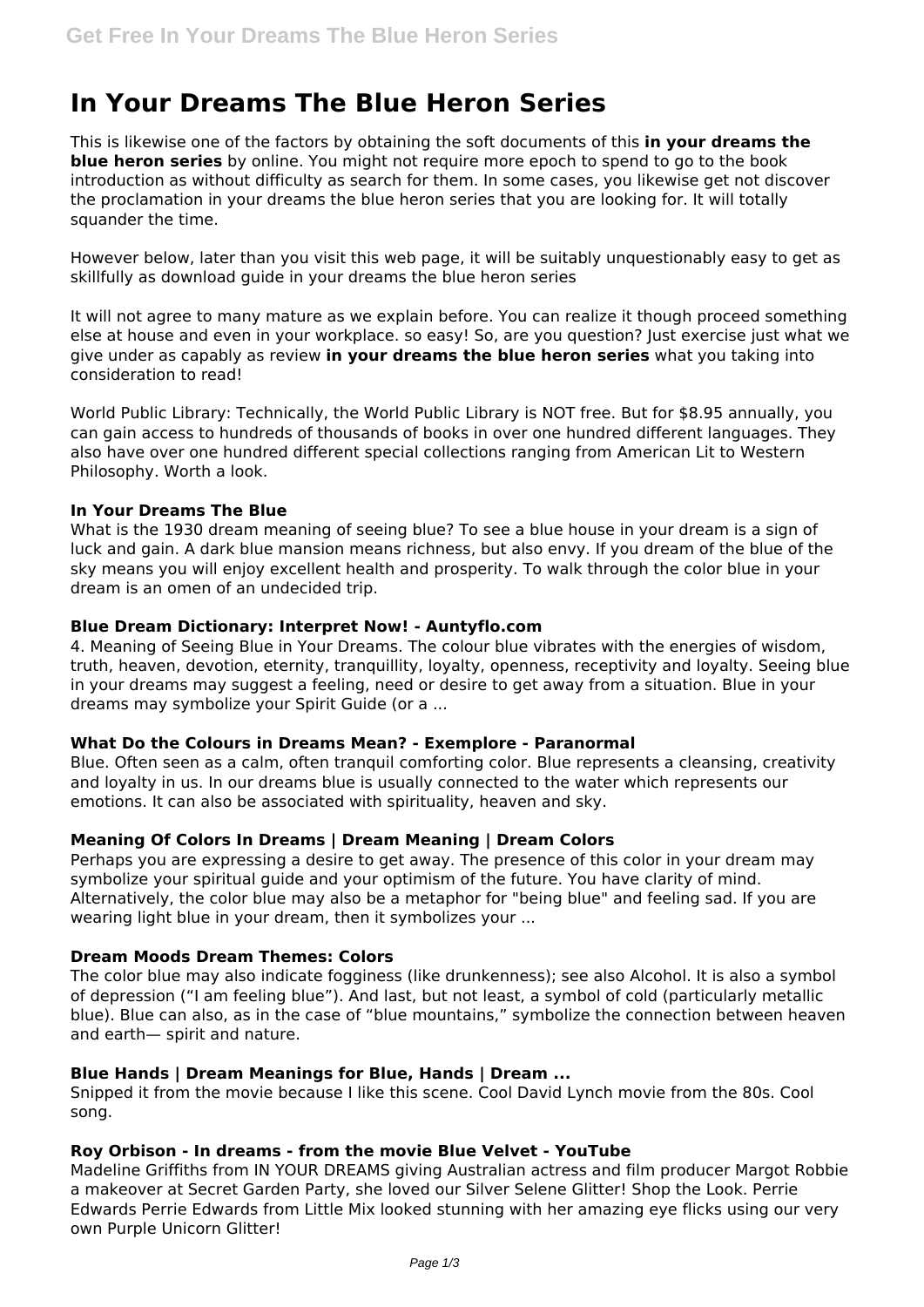## **In Your Dreams | Innovative beauty products & beauty services**

Watch the official music video for "Your Wildest Dreams" performed by The Moody Blues Best of The Moody Blues: https://goo.gl/zgH83h Subscribe here: https://...

## **The Moody Blues - Your Wildest Dreams (Official Video ...**

He Blue it. Tell us what your dreams are. Whether it's retiring in paradise, opening your own small business, or just growing your savings, we want to be your co-pilot and help you get there. We will be closed for Thanksgiving Day. Our branches will be closed in observance of Thanksgiving Day on November 26.

## **Dreams | Blue FCU**

Instead, consider your dreams a reflection of your waking life, mirroring your fears, anxieties, desires, hopes, and aspirations for the future. Consider the personal meaning of your dreams. In all likelihood, the things you experience in your dreams are probably a reflection of the concerns you face in your daily existence.

# **9 Common Dreams and What They Supposedly Mean**

In Your Dreams is about Jack Holland, the last of the single Holland siblings (previous books in the Blue Heron series have focused on his two older sisters and on Holland family friends) and Emmaline Neal, an officer of the local police department.

# **In Your Dreams (The Blue Heron Series, 4): Higgins ...**

A blue star in your dream may symbolize your spiritual guide and your optimism of the future. You have clarity of mind. But, the color blue may also be a metaphor for "being blue" and feeling sad. So once again, the context surrounding the star's appearance matters.

# **5 Interpretations: What a Star in Your Dream Means to You ...**

Strangely enough, the color blue symbolizes dreaming in and of itself. Because blue symbolizes dreaming, it also stands for mystery. Many things in dreams are confusing and shrouded in hidden meanings. Seeing blue in a dream may mean that you need to put more time into thinking about the things that confuse you in your living life. Purple Color ...

## **Color Symbolism & Meanings In Dreams | SunSigns.Org**

These are the list of birds in your dream that represent positive times ahead: Blackbirds, ravens, owls, sparrow, (brown birds) blue rays, chickens, ducks and hummingbirds. What do the colors of birds mean in your dream? Blue birds in dreams= Love and honesty will be yours. You will be devoted to your task at hand.

## **Birds Dream Dictionary: Interpret Now! - Auntyflo.com**

Live your dreams with this electric blue Cizeta V16T. Nik Berg. 23 November 2020. Share Leave comment. Curated. A 1993 Cizeta V16T, which wowed crowds in period at the Geneva Motor Show and was originally bought by the Sultan of Brunei, is up for sale at a Miami vintage supercar dealership.

## **Live your dreams with this electric blue Cizeta V16T ...**

If a blue jay has appeared in your dream, it is the sign for you to look more deeply into your mind and to analyze your thoughts more thoroughly. There are also many other meanings that blue jay may have in your dreams. If this bird appears in your dream, it can mean that you are able to adapt to any situation in your life.

## **Blue Jay – Spirit Animal, Symbolism and Meaning**

Blue Dream has been described as one of the heaviest drinking strains of marijuana, however, so expect to be providing your plants with multiple gallons of water every single day. Blue Dream's flowering period is around 8-9 weeks, which is considered average length compared to other strains of marijuana.

## **Blue Dream Strain (2020 Full Review) - WayofLeaf**

Your Guardian Angel in Your Dreams . While you're dreaming, your guardian angel may step into your dreams to make personal appearances (often as a teacher or wise friend), or your angel may simply send you thoughts and feelings through telepathic communication with you during dreams.